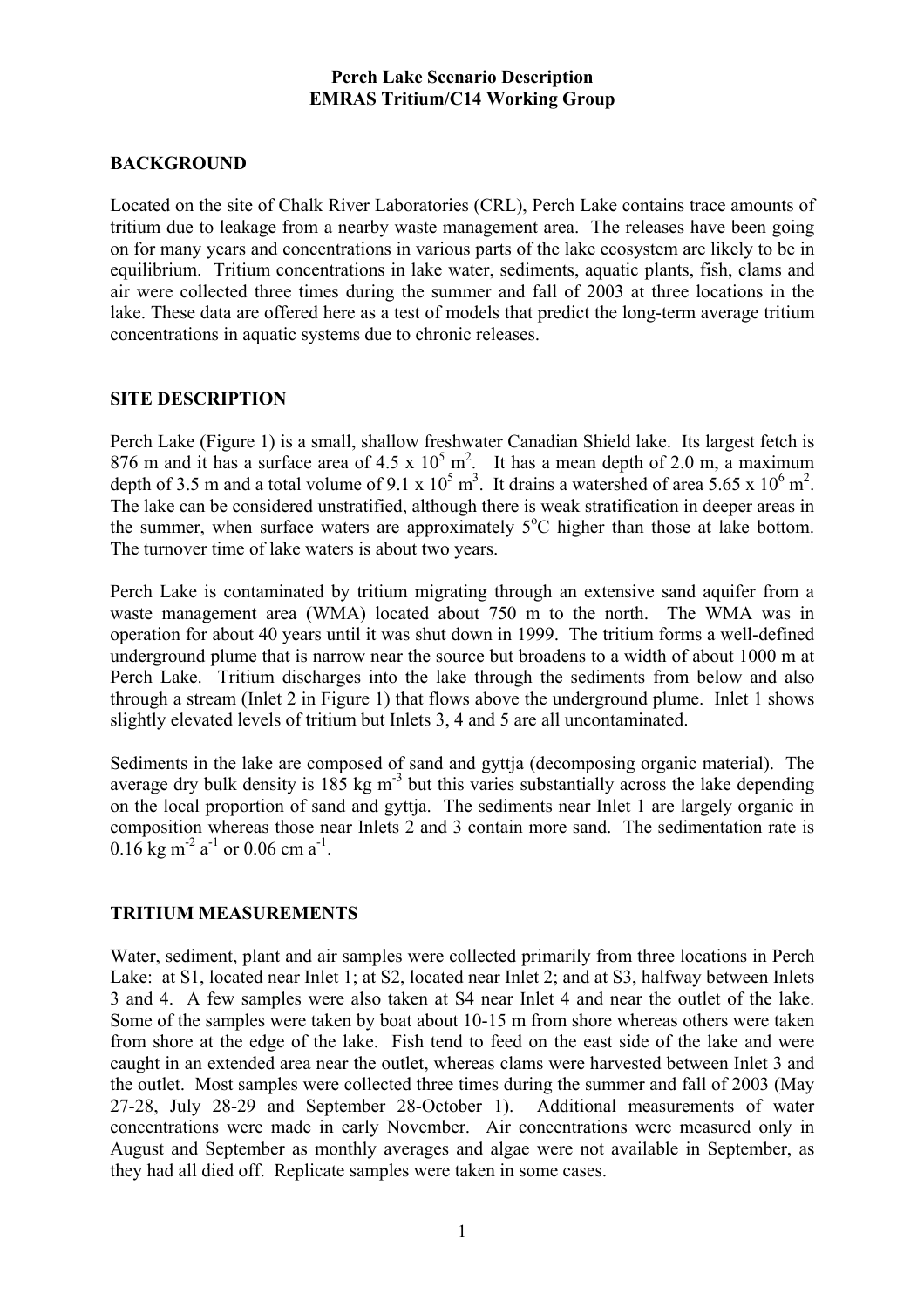

*FIG. 1. Map of Perch Lake showing inlets and outlet and depth contours in m.* 

Water: Water samples were collected near the surface of the lake and at deeper levels by opening sampling bottles at the desired depth. The samples were left standing to allow suspended sediments to settle out and then 10 ml of water was transferred into scintillation vials. HTO concentrations were determined by liquid scintillation counting (LSC).

**Sediments:** Sediment samples were scooped up by hand and placed in vinyl bags that were sealed at depth. This provided samples averaged over the top 15 cm or so of sediments. Water was extracted from the sediments by freeze-drying and analyzed for HTO concentration by LSC. The remaining solid material was washed with tritium-free water to remove the exchangeable OBT and was then completely dried in an oven and combusted in a combustion tube. The combustion water was analyzed by LSC to give OBT concentrations.

**Plants:** Samples were taken of bladderwort (Utricularia spp.), hornwort (Ceratophylum demersum) and cattails (Typha latifolia), and of algae belonging to the phylum Chlorophyta. Bladderwort and hornwort are both unrooted plants that are completely submerged and obtain their nutrients from the water. These two species were composited for analysis. The cattails are rooted in the top 5-10 cm of the sediments, from which they draw their nutrients. They extend above the water into the air, and the submerged and emergent parts were analysed separately. Algae were scooped out of the water by hand and placed in a sampling jar after allowing the water to drain away. The water in all plant samples was extracted by freeze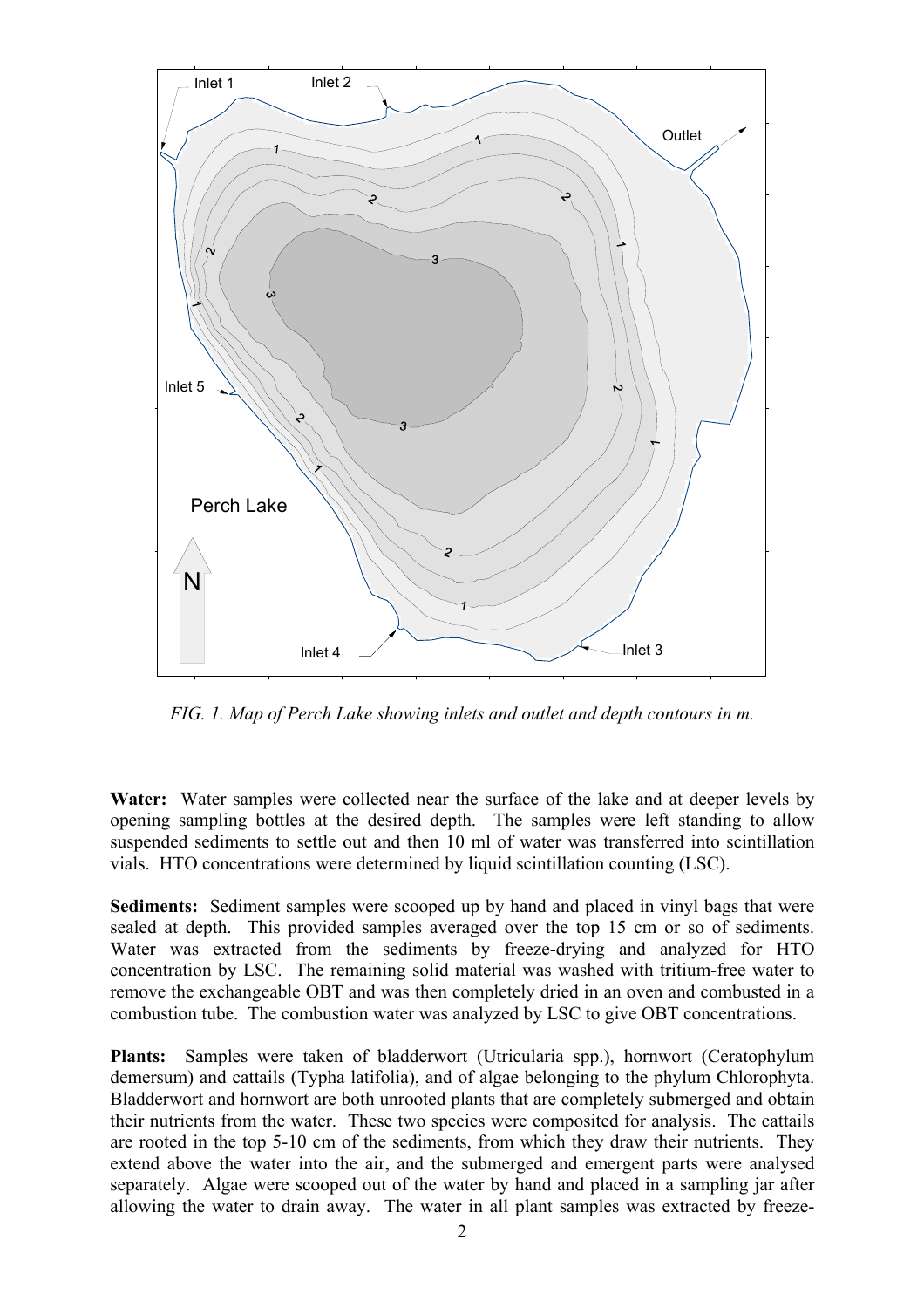drying and HTO concentrations were determined by LSC. The solid matter was washed with tritium-free water and was then oven-dried and combusted in a combustion bomb. LSC of the combustion water yielded non-exchangeable OBT concentrations.

**Aquatic Animals:** The aquatic animals collected included clams (Elliptio complanata), bullheads (Ameirus nebulosus) and pike (Esox lucius). Bullheads are small benthic fish and pike are large piscivores. Both types of fish likely move throughout the lake, eating other fish and invertebrates. The fish were caught in nets and the clams were pulled individually from the sediments by hand. The fish samples were divided into three parts (flesh, head and internal organs), each of which was analyzed separately. About five pike, 20 bullheads and 12 clams were combined to provide enough mass for each analysis. The fish used in the composites were all roughly equal in size (about 15-20 cm long and 20-30 g in weight for the bullheads and 30-40 cm long and 200 g in weight for the pike) and thus presumably the same age. Water was extracted from the samples by freeze-drying and analyzed by LSC. The solid matter was washed with tritium-free water, oven-dried and combusted in a combustion bomb for subsequent OBT analysis by LSC.

**Air:** The tritium in the air above Perch Lake comes primarily from evapotranspiration from the lake and the adjacent wetland. Fluxes from the wetland to the air during daytime in the summer are about  $1-3$  Bq m<sup>-2</sup> s<sup>-1</sup>. Monthly-averaged air samples were collected with passive diffusion samplers in the months of August and September at sites S1, S2 and S3. The samplers were located 1-2 m from the shoreline at a height of 1 m. Analysis by LSC provided concentrations in Bq m<sup>-3</sup> air, which were converted to Bq  $L^{-1}$  air moisture using the measured average monthly temperature and an estimated relative humidity of 75%.

**Uncertainties:** Counting errors in the HTO concentrations in lake water, plants and aquatic animals were generally less than 2% but reached 10% in some cases of low concentrations. Total uncertainties in the HTO concentrations in sediment water were somewhat larger because of the difficulties in keeping lake water out of the sample. Replicate sediment samples from the same location showed differences of about 30%. A similar variation among individual plant and animal samples would be expected because of natural variability but may not be evident in the composite samples that were analysed. Uncertainties in air concentrations arose due to counting errors, and to uncertainties in the performance of the passive samplers and in determining the volume of air sampled. The total uncertainties in the air concentrations are estimated to be less than about 30%.

Counting errors for OBT concentrations were usually less than 5% but additional uncertainty arose due to difficulties in removing exchangeable OBT from the samples and in the combustion process. The total uncertainty in the OBT measurements is estimated to be about 20%. Differences among replicate samples from the same location may be larger because of natural variability.

# **INPUT DATA**

Measured HTO concentrations in water, sediment water and air moisture are shown in Table 1. Concentrations of the water and sediment samples collected from shore may not reflect concentrations in the main body of the lake. At sampling sites S1, S3 and S4, the nearshore samples were taken close to the inlets of the associated streams and concentrations may have been diluted by the relatively clean inflow. In contrast, the onshore samples taken at S2 may be higher than those further out in the lake since concentrations in Inlet 2 are relatively high. Air concentrations were highest near S2, which is directly over the underground plume, and decreased from August to September.